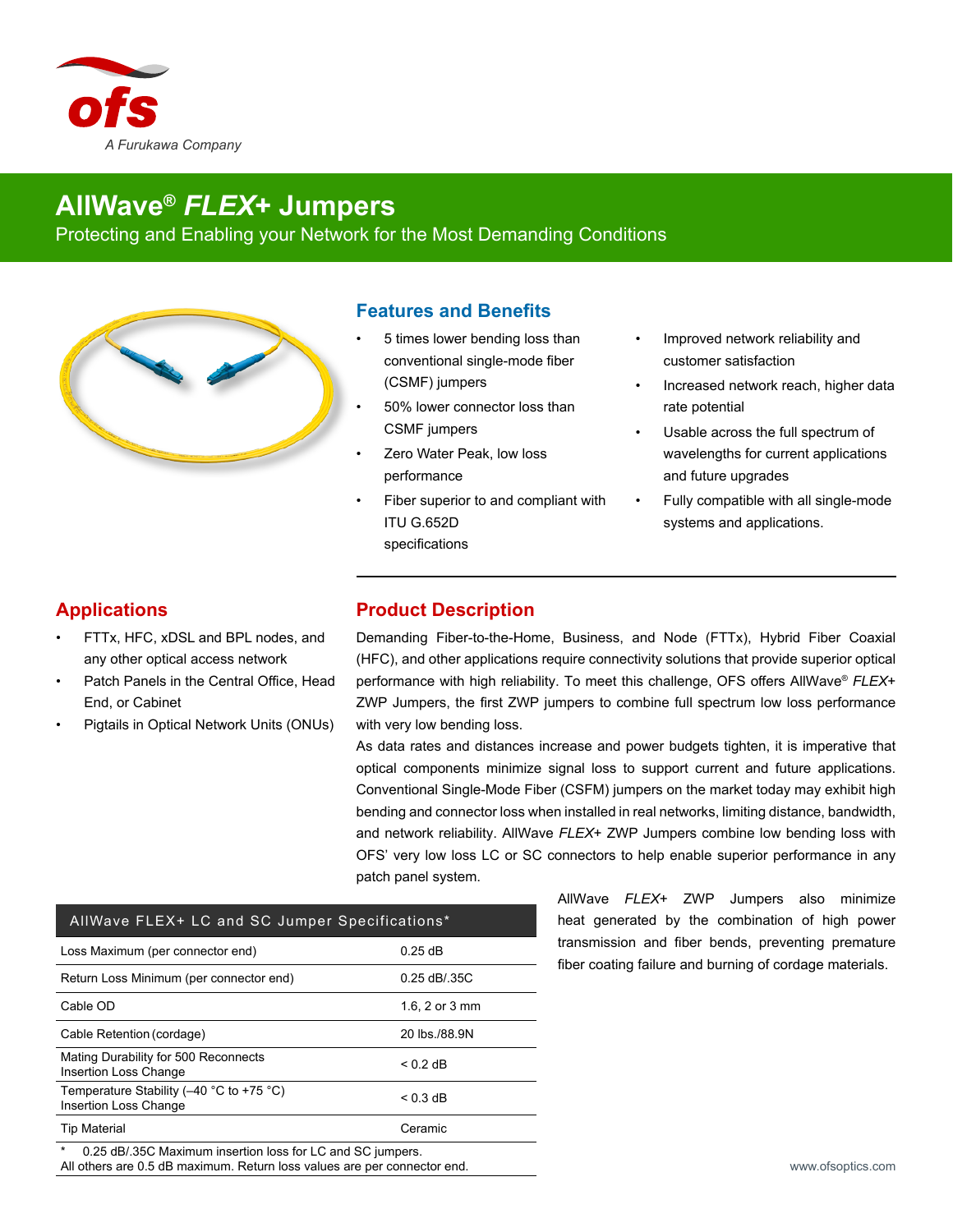

### Jumper Assemblies SMART Coding

*Examples:*

*Jumper Plenum 3.0 mm AllWave® FLEX* Fiber Yellow 1 fiber (Simplex) LCU LCU 003 Meters long *JR2WY002SCSSCA003M –* Jumper Riser 2.0 mm AllWave *FLEX* Fiber Yellow 2 fibers (Zip) SCA SCA 003 Meters long *JV9WY001FCUUNC003M –* Jumper 900 µm Low Smoke PVC AllWave *FLEX* Fiber Yellow 1 fiber FCU UNC (Pigtail) 003 Meters long